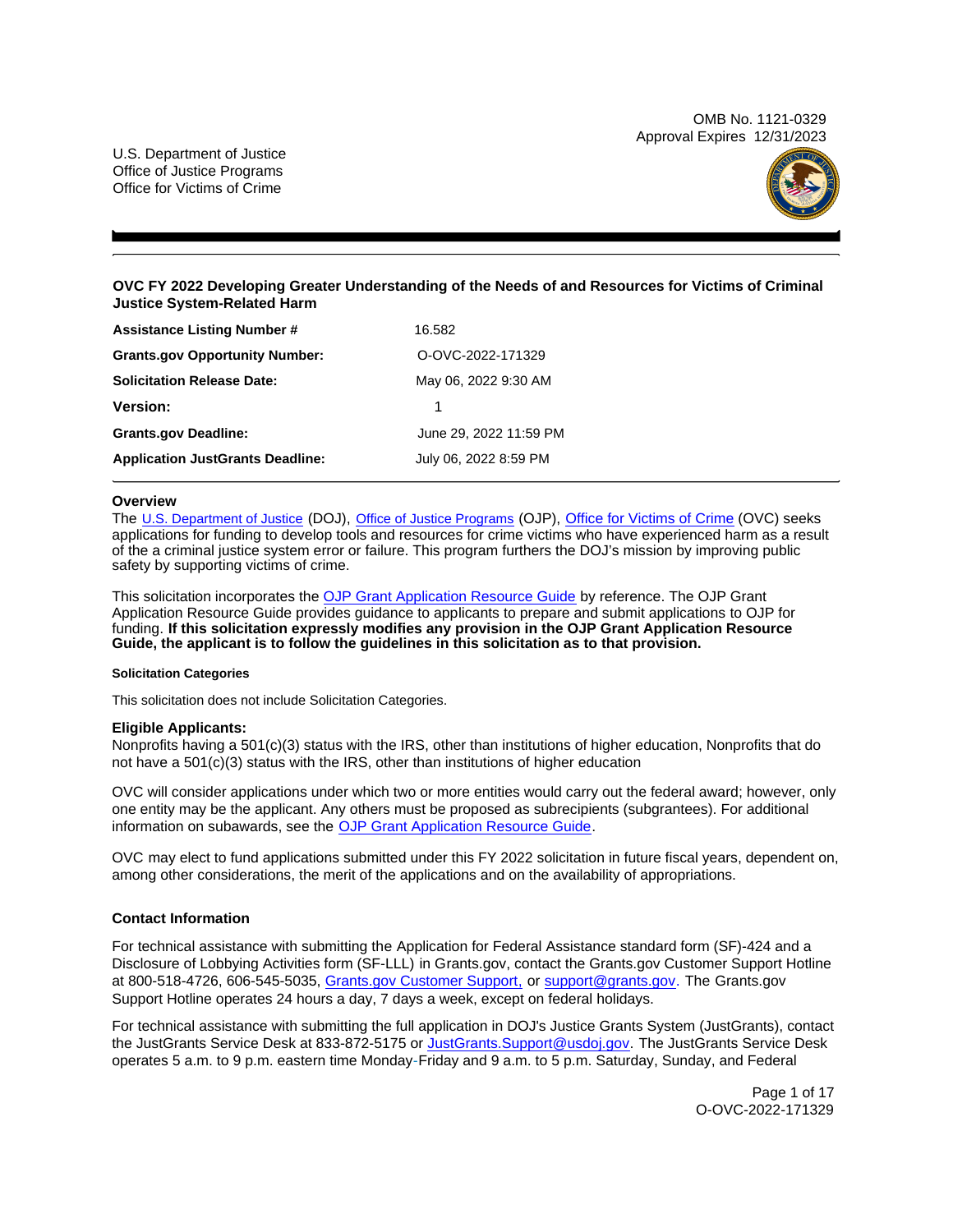## holidays.

For assistance with any other requirements of this solicitation, contact the OJP Response Center by telephone at 800-851-3420 or TTY: 301-240-6310 (hearing impaired only), or by email at [grants@ncjrs.gov.](mailto:grants@ncjrs.gov) The OJP Response Center hours of operation are 10:00 a.m. to 6:00 p.m., eastern time Monday–Friday, and 10:00 a.m. to 8:00 p.m. on the solicitation closing date.

## Pre-Application Webinar

OVC will conduct one pre-application webinar during which OVC staff will review the solicitation requirements and conduct a question and answer session with interested potential applicants. Participation is optional. When the webinar has been scheduled, the details and registration information will be available at [https://ovc.ojp.gov/funding/funding-webinars.](https://ovc.ojp.gov/funding/funding-webinars)

# **Submission Information**

Applications will be submitted to DOJ in two steps:

**Step 1:** The applicant must submit by the [Grants.gov](https://Grants.gov) deadline the required Application for Federal Assistance standard form (SF)-424 and a Disclosure of Lobbying Activities (SF-LLL) form when they register in [Grants.gov](https://Grants.gov) at [https://www.grants.gov/web/grants/register.html.](https://www.grants.gov/web/grants/register.html) To register in [Grants.gov](https://Grants.gov), the applicant will need to ensure that its System for Award Management (SAM) registration is current.

**Step 2:** The applicant must then submit the **full application,** including attachments, in JustGrants at [JustGrants.usdoj.gov.](https://justicegrants.usdoj.gov/) To be considered timely, the full application must be submitted in JustGrants by the JustGrants application deadline. [OJP](https://www.ojp.gov/funding/apply/ojp-grant-application-resource-guide#apply) encourages applicants to review the "How to Apply" section in the OJP [Grant Application Resource Guide](https://www.ojp.gov/funding/apply/ojp-grant-application-resource-guide#apply) and the [JustGrants website](https://justicegrants.usdoj.gov/news) for more information, resources, and training.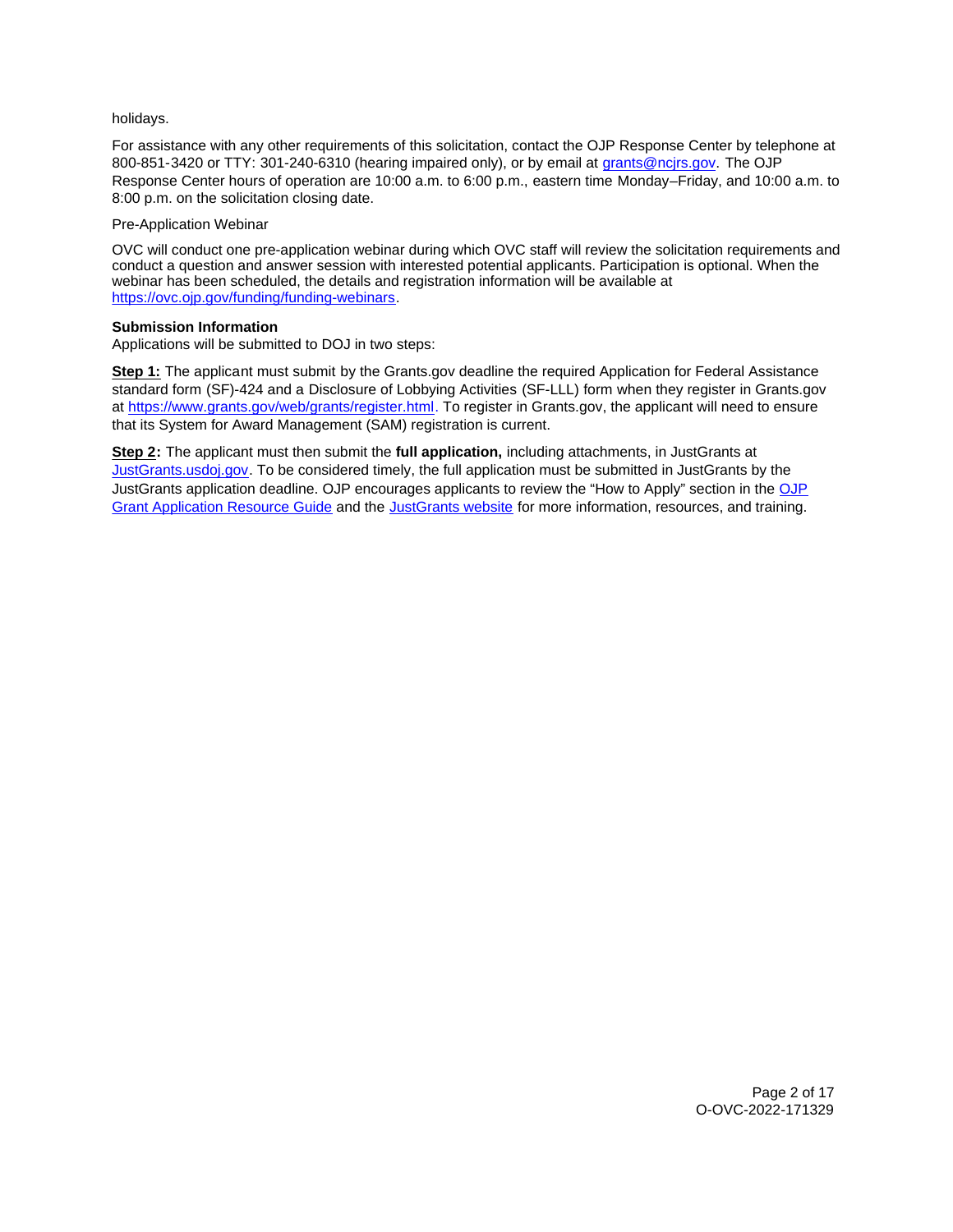# **Contents**

| Contact Information                                                                     | 1               |
|-----------------------------------------------------------------------------------------|-----------------|
| <b>Program Description</b>                                                              | 5               |
| Overview                                                                                | 5               |
| <b>Statutory Authority</b>                                                              | 5               |
| Specific Information                                                                    | 5               |
| Goals, Objectives, Deliverables, and Timeline                                           | 5               |
| Evidence-Based Programs or Practices                                                    | 6               |
| Information Regarding Potential Evaluation of Programs and Activities                   | 6               |
| <b>OJP Priority Areas</b>                                                               | 6               |
| <b>Federal Award Information</b>                                                        | $\overline{7}$  |
| Awards, Amounts and Durations                                                           | $\overline{7}$  |
| <b>Continuation Funding Intent</b>                                                      | $\overline{7}$  |
| Availability of Funds                                                                   | $\overline{7}$  |
| <b>Types of Awards</b>                                                                  | $\overline{7}$  |
| Financial Management and System of Internal Controls                                    | 8               |
| <b>Budget Information</b>                                                               | 8               |
| Cost Sharing or Matching Requirement                                                    | 8               |
| Pre-agreement Costs (also known as Pre-award Costs)                                     | 8               |
| Limitation on Use of Award Funds for Employee Compensation: Waiver                      | 8               |
| Prior Approval, Planning, and Reporting of Conference/Meeting/Training Costs            | 8               |
| Costs Associated with Language Assistance (if applicable)                               | 8               |
| <b>Eligibility Information</b>                                                          | 8               |
| Application and Submission Information                                                  | 9               |
| Information to Complete the Application for Federal Assistance (SF-424)                 | 9               |
| Standard Applicant Information (JustGrants 424 and General Agency Information)          | 9               |
| Proposal Abstract                                                                       | 9               |
| <b>Proposal Narrative</b>                                                               | 9               |
| Goals, Objectives, Deliverables, and Timeline                                           | 11              |
| <b>Budget and Associated Documentation</b>                                              | 11              |
| Budget Worksheet and Budget Narrative (Web-based Form)                                  | 11              |
| Indirect Cost Rate Agreement (if applicable)                                            | 11              |
| <b>Employee Compensation Waiver</b>                                                     | 11              |
| Financial Management Questionnaire (including applicant disclosure of high-risk status) | 11              |
| Disclosure of Process Related to Executive Compensation                                 | 11              |
| <b>Additional Application Components</b>                                                | 11              |
| <b>Tribal Authorizing Resolution</b>                                                    | 12              |
| Research and Evaluation Independence and Integrity Statement                            | 12              |
| Disclosures and Assurances                                                              | 12 <sup>°</sup> |
| Disclosure of Lobbying Activities                                                       | 12 <sup>°</sup> |
| <b>DOJ Certified Standard Assurances</b>                                                | 12 <sup>°</sup> |
| Applicant Disclosure of Duplication in Cost Items                                       | 12              |
| DOJ Certifications Regarding Lobbying; Debarment, Suspension and Other Responsibility   |                 |
| Matters; and Drug-Free Workplace Requirements                                           | 12 <sup>°</sup> |
| Applicant Disclosure and Justification - DOJ High Risk Grantees (if applicable)         | 12 <sub>2</sub> |
| How to Apply                                                                            | 12 <sub>2</sub> |
| Submission Dates and Time                                                               | 12              |
| Application Review Information                                                          | 13              |
|                                                                                         | Dao 2 of 4      |

Page 3 of 17 O-OVC-2022-171329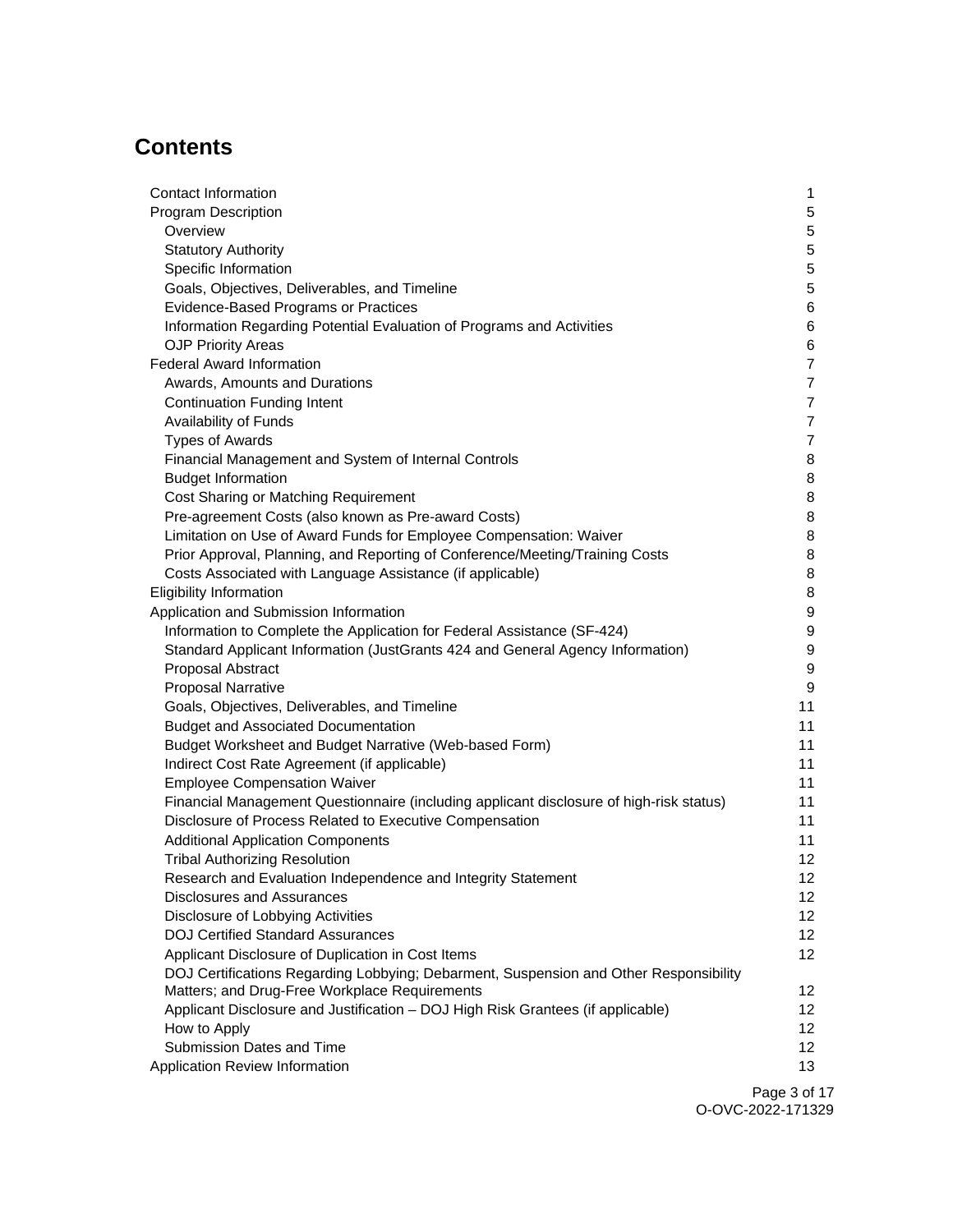| <b>Review Criteria</b>                                                  | 13 |
|-------------------------------------------------------------------------|----|
| <b>Review Process</b>                                                   | 14 |
| <b>Federal Award Administration Information</b>                         | 14 |
| <b>Federal Award Notices</b>                                            | 14 |
| Administrative, National Policy, and Other Legal Requirements           | 15 |
| Information Technology (IT) Security Clauses                            | 15 |
| General Information about Post-Federal Award Reporting Requirements     | 15 |
| Federal Awarding Agency Contact(s)                                      | 15 |
| Other Information                                                       | 15 |
| Freedom of Information and Privacy Act (5 U.S.C. 552 and 5 U.S.C. 552a) | 15 |
| Provide Feedback to OJP                                                 | 15 |
| <b>Performance Measures</b>                                             | 15 |
| <b>Application Checklist</b>                                            | 15 |
|                                                                         |    |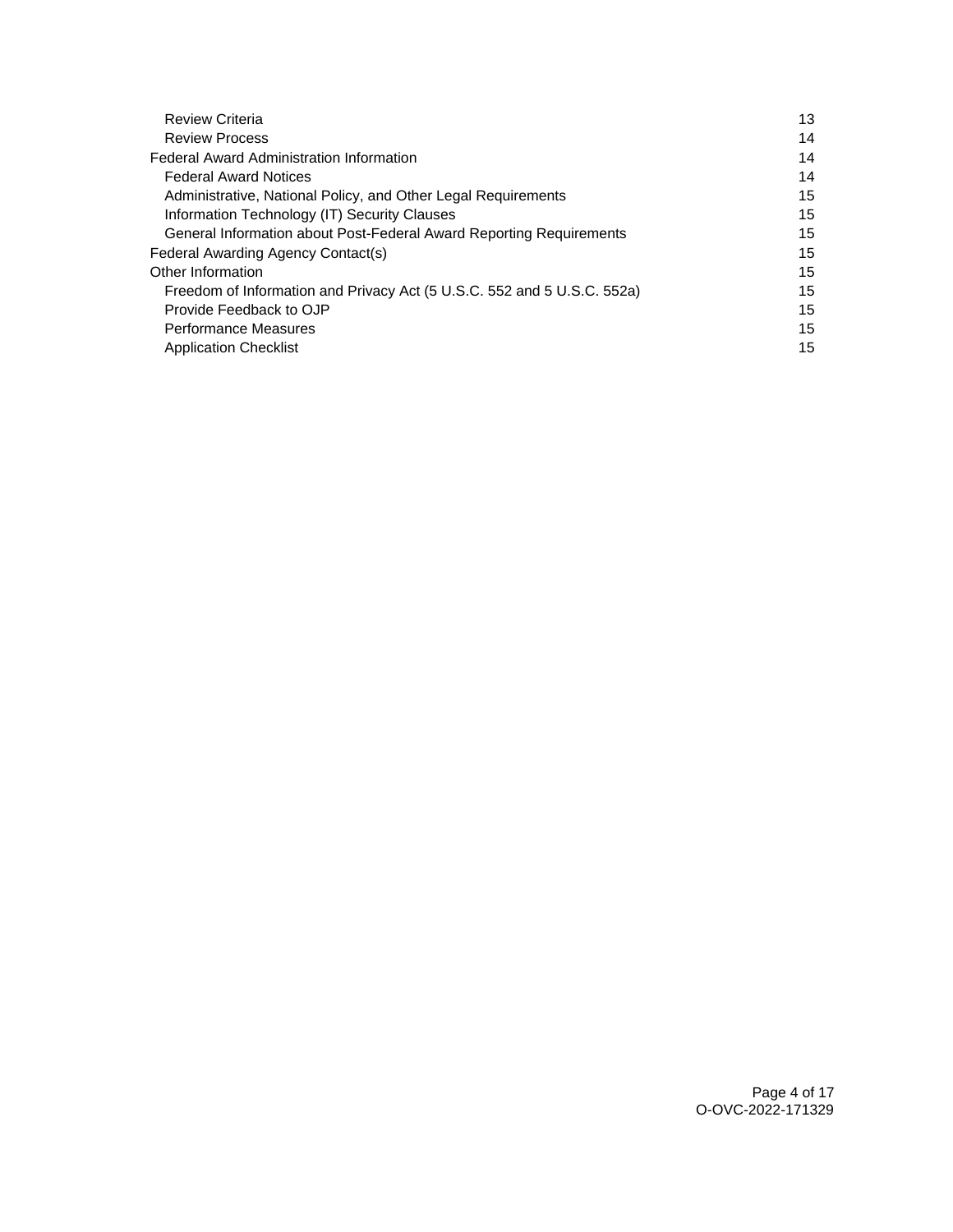# <span id="page-4-0"></span>**Program Description**

#### **Overview**

OJP is committed to advancing work that promotes civil rights and racial equity, increases access to justice, supports crime victims and individuals impacted by the justice system, strengthens community safety and protects the public from crime and evolving threats and builds trust between law enforcement and the community.

## **Statutory Authority**

34 U.S.C. § 20103 (c)(1)(A)

## **Specific Information**

As most victim service providers know, the individuals who come to them for services do not always fall neatly into what the public views as a "victim." In many circumstances, persons who have been harmed may not consider themselves victims and may never seek services at all. This is especially the case when someone has suffered harm due to a criminal justice system error or failure. This gap contributes to situations where harmed individuals never receive the care they need, exacerbating the trauma they experienced, losing the opportunity to fully recover, and potentially contributing to an ongoing cycle of generational trauma.

System-related harm includes physical, sexual, financial, or emotional harm as the direct result of instances where the criminal justice system breaks down. We know very little about these victims and the types of specialized services, programs, and resources that might be most effective to meet their needs. Because the "offender" in these cases may be the system itself, or a criminal justice system actor, these events are usually not categorized as crimes in the traditional sense. Also, these cases are often misunderstood, leading to great challenges for those seeking help and preventing victims from even knowing what or if help is available. Because these individuals are not usually viewed as "real victims," or because the harm they experienced occurred many years ago, they often do not qualify for state victim compensation benefits or victim assistance services. Examples of those experiencing harm by a system-related error or failure may include, but are not limited to—

- Individuals and families of persons injured or killed during an out-of-policy police encounter. (In some instances, these incidents are referred to as "sentinel events," a significant, unexpected, negative outcome that is indicative of wider systemic problems. See [https://bja.ojp.gov/program/sentinel-events](https://bja.ojp.gov/program/sentinel-events-initiative/sentinel-events)[initiative/sentinel-events.](https://bja.ojp.gov/program/sentinel-events-initiative/sentinel-events))
- Persons whose rape kits were accidentally or wrongfully destroyed or not tested.
- Original victims and survivors in cases where the person who was convicted of harming them was later exonerated and found factually innocent.
- Persons convicted of crimes who were later found to be factually innocent and were exonerated.
- Criminal justice system-involved individuals who experience victimization while in police custody or while incarcerated. Custody refers to the deprivation of freedom of action or movement and does not necessarily require arrest.

As a beginning step in its efforts to better understand the scope of these victims' needs and how they can be addressed, OVC seeks to work with selected nonprofit organizations to conduct listening sessions, needs assessments, environmental scans, and stakeholder engagement. Grant applicants must demonstrate expertise in trauma, victim services, the criminal justice system process, and alternatives to the criminal justice response. Applicants that do not possess expertise in all identified areas may partner with relevant organizations. The selected grantees will provide a report on how these populations of victims can be better identified and served and offer a set of recommendations for next steps and actions.

#### **Goals, Objectives, Deliverables, and Timeline**

# **Goals**

The purpose of this grant program is to better understand the service needs of persons harmed by criminal justice system error or failure; develop best practices to identify these victims; determine whether services currently exist that can meet the needs of this victim population; and offer recommendations for appropriate

> Page 5 of 17 O-OVC-2022-171329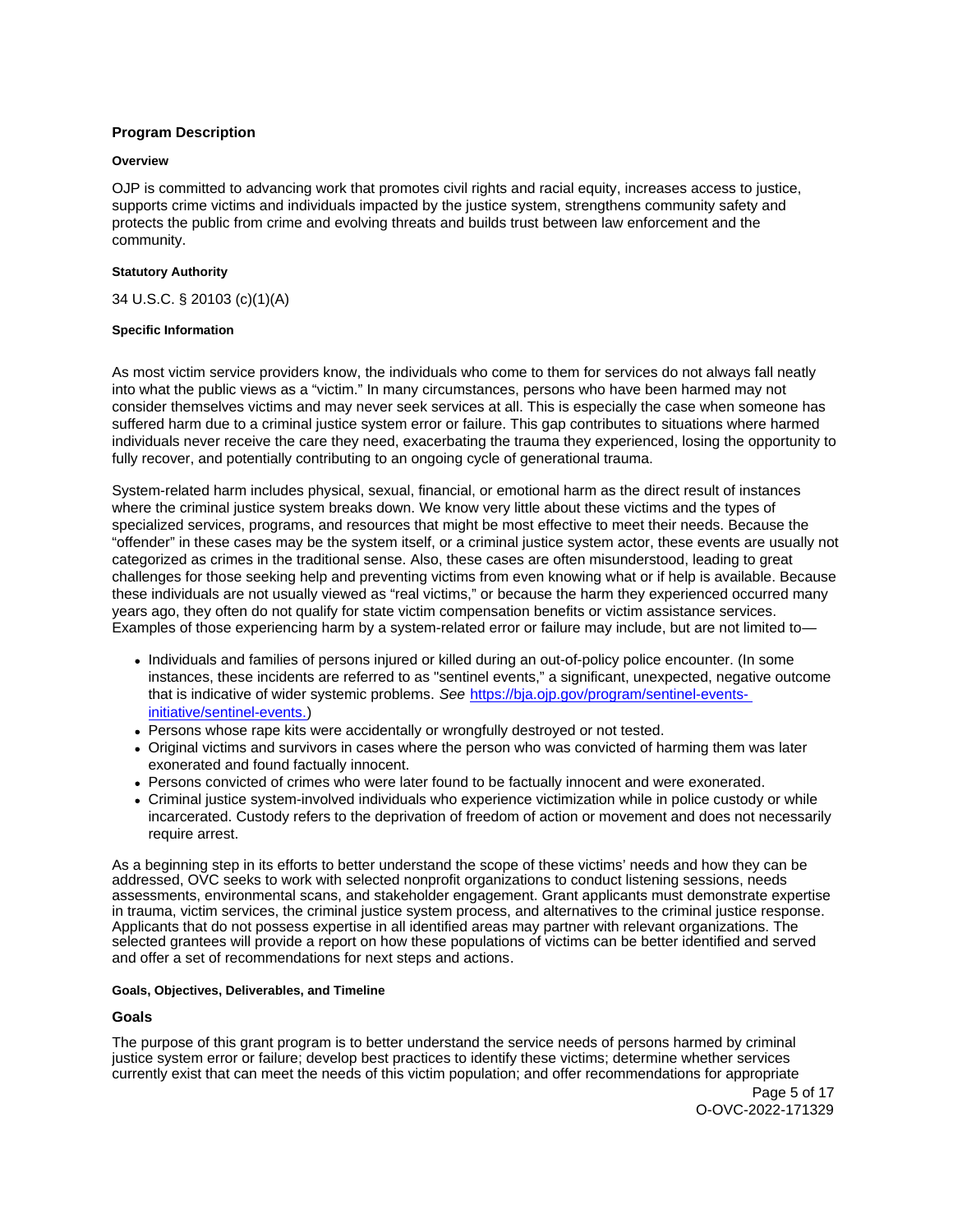<span id="page-5-0"></span>service delivery, resources, partnerships, and tools.

#### **Objectives**

The objectives of this grant program are to:

- Identify populations of victims and survivors who have been harmed by a criminal justice system error or failure.
- Determine the service needs of these populations and conclude whether they can be met with current victim services or if new approaches and partnerships are recommended.

## **Deliverables**

The successful applicants are expected to produce the following deliverables:

- Conduct a series of trauma-informed listening sessions (to include those with lived experience of having experienced harm from criminal justice system error or failure, and their families), needs assessments, environmental scans, and stakeholder engagements to gather the information necessary to draw conclusions for future efforts.
- Inventory all training, technical assistance, resources, and tools currently available for this population.
- Develop a report for OVC that includes a comprehensive review of the issues identified and practices studied, and that provides recommendations for future efforts.

Applicants may specialize in one area of victimization or several as long as they can demonstrate that they have the necessary subject matter expertise, which may require having additional partners, consultants, or subrecipients. Only one organization may apply as the primary grant recipient. All organizations that are designated as partners, consultants, or subrecipients must submit a letter of intent signed by the organization's principal. It is recommended that each applicant include the services of a research partner to assist with developing scientifically sound approaches to information gathering and documentation

The Goals, Objectives, and Deliverables are directly related to the performance measures that show the completed work's results, as discussed in the "Application and Submission Information" section.

#### **Evidence-Based Programs or Practices**

OJP strongly encourages the use of data and evidence in policymaking and program development for criminal justice, juvenile justice, and crime victim services. For additional information and resources on evidence-based programs or practices, see the [OJP Grant Application Resource Guide.](https://www.ojp.gov/funding/apply/ojp-grant-application-resource-guide#evidence-based)

#### **Information Regarding Potential Evaluation of Programs and Activities**

OJP may conduct or support an evaluation of the programs and activities funded under this solicitation. For additional information, see the [OJP Grant Application Resource Guide](https://www.ojp.gov/funding/apply/ojp-grant-application-resource-guide#potential-evaluation) section entitled "Information Regarding Potential Evaluation of Programs and Activities."

#### **OJP Priority Areas**

The Department of Justice is committed to advancing work that promotes civil rights and racial equity, increases access to justice, supports crime victims and individuals impacted by the justice system, strengthens community safety and protects the public from crime and evolving threats, and builds trust between law enforcement and the community.

#### 1. Priority Considerations Supporting Executive Order 13985, Advancing Racial Equity and Support for Underserved Communities Through the Federal Government

Consistent with this Executive Order, the term "underserved community" refers to a population sharing a particular characteristic, as well as a geographic community, that has been systematically denied a full opportunity to participate in aspects of economic, social, and civic life or whose members have been historically underserved, marginalized, and adversely affected by inequality. Such communities include, among others, Black people, Hispanics and Latino/a/e people, Native American and other Indigenous peoples of North America (including Alaska Natives, Eskimos, and Aleuts), Asian Americans, Native Hawaiians, and Pacific Islanders.

In support of Executive Order 13985, OJP will:

Page 6 of 17 O-OVC-2022-171329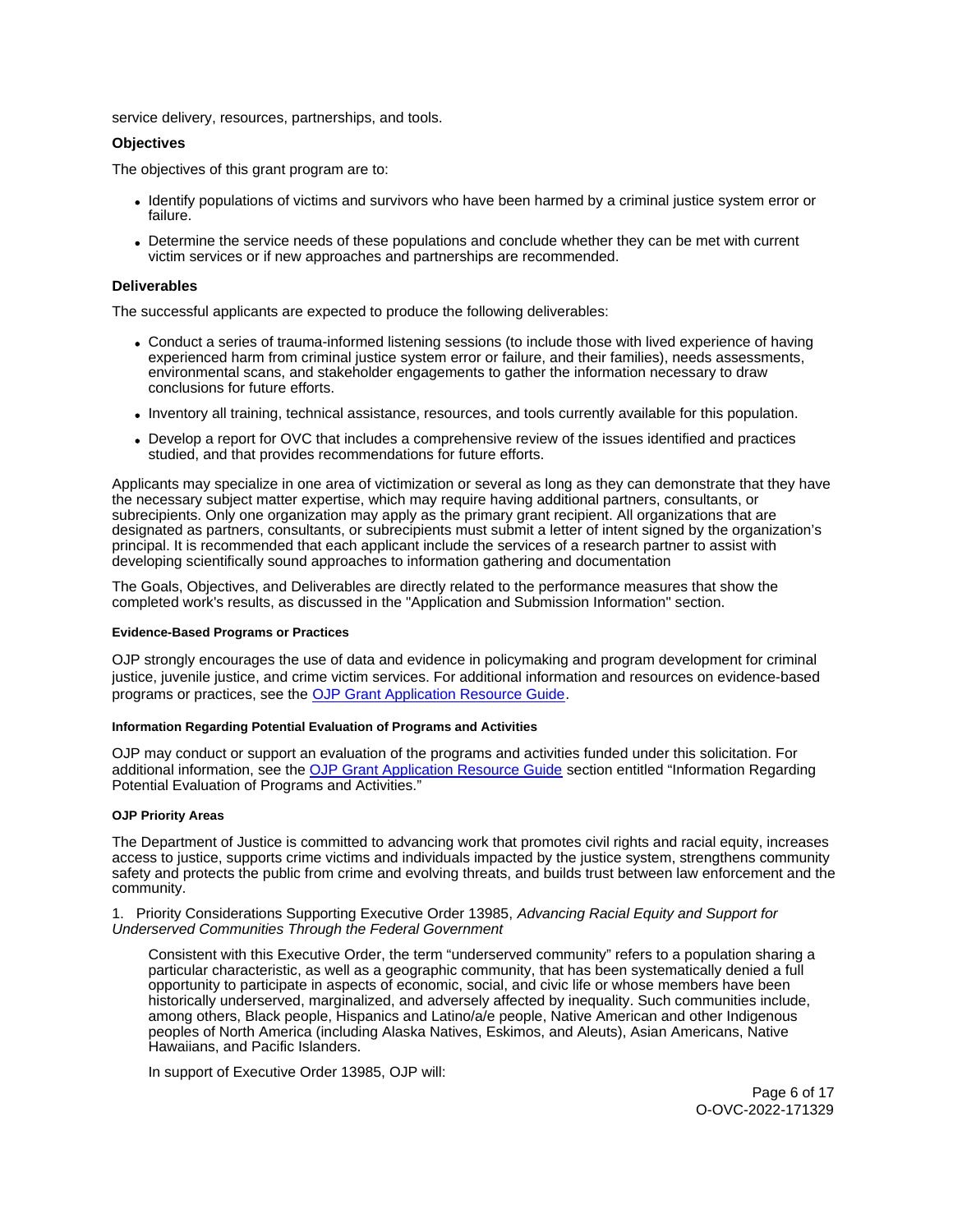<span id="page-6-0"></span>A. Give priority consideration to applications that include project(s) that will promote racial equity and the removal of barriers to access and opportunity for communities that have been historically underserved, marginalized, and adversely affected by inequality, when making award decisions.

To receive this consideration, the applicant must describe how the proposed project(s) will address potential inequities and barriers to equal opportunity, and/or contribute to greater access to services for underserved and historically marginalized populations.

B. Give priority consideration to applicants that can demonstrate that their capabilities and competencies for implementing their proposed project(s) are enhanced because the applicant (or at least one proposed subrecipient that will receive at least 30% of the requested award funding, as demonstrated in the Budget Worksheet and Budget Narrative) identifies as a culturally specific organization. To receive this additional priority consideration, applicants must describe how being a culturally specific organization (or funding the culturally specific subrecipient organization(s)) will enhance their ability to implement the proposed project (s) and should also specify which culturally specific populations are intended or expected to be served or to have their needs addressed under the proposed project(s).

Culturally specific organizations are defined for purposes of this solicitation as private nonprofit or tribal organizations whose primary purpose as a whole is to provide culturally specific services to, among others, Black people, Hispanics and Latino/a/e people, Native American and other Indigenous peoples of North America (including Alaska Natives, Eskimos, and Aleuts), Asian Americans, Native Hawaiians, and/or Pacific Islanders.

 Note: Addressing these priority areas is one of many factors that OJP considers in making funding decisions. Receiving priority consideration for one or more priority areas is not a guarantee of an award.

#### **Federal Award Information**

#### **Solicitation Categories**

This solicitation does not include Solicitation Categories.

**Awards, Amounts and Durations** 

| <b>Anticipated Number of Awards</b>                                 | <b>Anticipated Maximum Dollar Amount of Awards</b> |
|---------------------------------------------------------------------|----------------------------------------------------|
| 3                                                                   | \$300,000,00                                       |
| <b>Period of Performance Start Date</b>                             | <b>Period of Performance Duration (Months)</b>     |
| 10/1/22 12:00 AM                                                    | 18                                                 |
| Anticipated Total Amount to be Awarded Under<br><b>Solicitation</b> |                                                    |

[\\$900,000.00](https://900,000.00) 

#### **Continuation Funding Intent**

OVC may, in certain cases, provide additional funding in future years to awards made under this solicitation through continuation awards. OJP will consider, among other factors, OJP's strategic priorities, a recipient's overall management of the award, and the award-funded work's progress, when making continuation award decisions.

#### **Availability of Funds**

This solicitation, and awards (if any are made) under this solicitation, are subject to the availability of appropriated funds and to any modifications or additional requirements that may be imposed by the agency or by law. In addition, nothing in this solicitation is intended to, and does not, create any right or benefit, substantive or procedural, enforceable at law or in equity by any party against the United States, its departments, agencies, or entities, its officers, employees, or agents, or any other person.

**Types of Awards** 

Page 7 of 17 O-OVC-2022-171329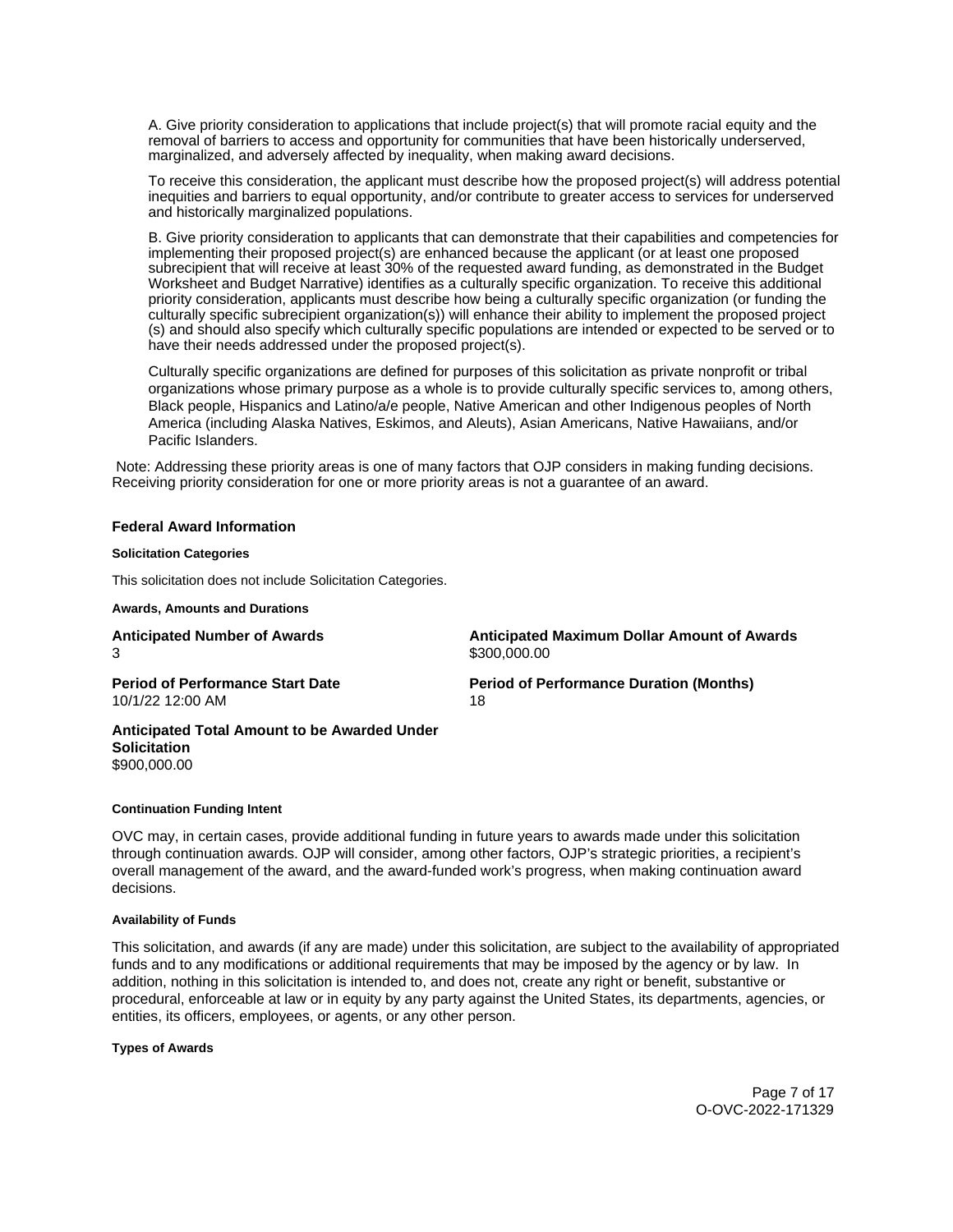<span id="page-7-0"></span>OVC expects to make awards under this solicitation as cooperative agreements, which provide for OJP to have substantial involvement in carrying out award activities. See the "Administrative, National Policy, and Other Legal Requirements" section of the [OJP Grant Application Resource Guide](https://www.ojp.gov/funding/apply/ojp-grant-application-resource-guide#administrative) for additional information.

#### **Financial Management and System of Internal Controls**

Award recipients and subrecipients (including recipients or subrecipients that are pass-through entities) must, as described in the Part 200 Uniform Requirements as set out at 2 C.F.R. 200.303, comply with standards for financial and program management. See the [OJP Grant Application Resource Guide](https://www.ojp.gov/funding/apply/ojp-grant-application-resource-guide#fm-internal-controls) for additional information.

## **Budget Information**

See below.

## **Cost Sharing or Matching Requirement**

This solicitation does not require a match.

## **Pre-agreement Costs (also known as Pre-award Costs)**

See the [OJP Grant Application Resource Guide](https://www.ojp.gov/funding/apply/ojp-grant-application-resource-guide#pre-agreement-costs) information on Pre-agreement Costs (also known as Pre-award Costs).

## **Limitation on Use of Award Funds for Employee Compensation: Waiver**

See the [OJP Grant Application Resource Guide](https://www.ojp.gov/funding/apply/ojp-grant-application-resource-guide#limitation-use-award) information on the Limitation on Use of Award Funds for Employee Compensation; Waiver.

#### **Prior Approval, Planning, and Reporting of Conference/Meeting/Training Costs**

See the [OJP Grant Application Resource Guide](https://www.ojp.gov/funding/apply/ojp-grant-application-resource-guide#prior-approval) for information on Prior Approval, Planning, and Reporting of Conference/Meeting/Training Costs.

#### **Costs Associated with Language Assistance (if applicable)**

See the [OJP Grant Application Resource Guide](https://www.ojp.gov/funding/apply/ojp-grant-application-resource-guide#costs-associated) for information on Costs Associated with Language Assistance.

# **Eligibility Information**

To advance Executive Order 13929 Safe Policing for Safe Communities, the Attorney General determined that all state, local, and university or college law enforcement agencies must be certified by an approved independent credentialing body or have started the certification process, to be eligible for FY 2022 DOJ discretionary grant funding. To become certified, the law enforcement agency must meet two mandatory conditions: (1) the agency's use-of-force policies adhere to all applicable federal, state, and local laws and (2) the agency's use-of-force policies prohibit chokeholds except in situations where use of deadly force is allowed by law. The certification requirement also applies to law enforcement agencies receiving DOJ discretionary grant funding through a subaward. For detailed information on this certification requirement, please visit [https://cops.usdoj.gov/SafePolicingEO](https://cops.usdoj.gov/SafePolicingEO%20) to access the Standards for Certification on Safe Policing for Safe Communities, the Implementation Fact Sheet, and the List of Designated Independent Credentialing Bodies.

All recipients and subrecipients (including any for-profit organization) must forgo any profit or management fee.

For eligibility information, see the solicitation cover page.

For information on cost sharing or match requirements, see the "Federal Award Information" section.

Page 8 of 17 O-OVC-2022-171329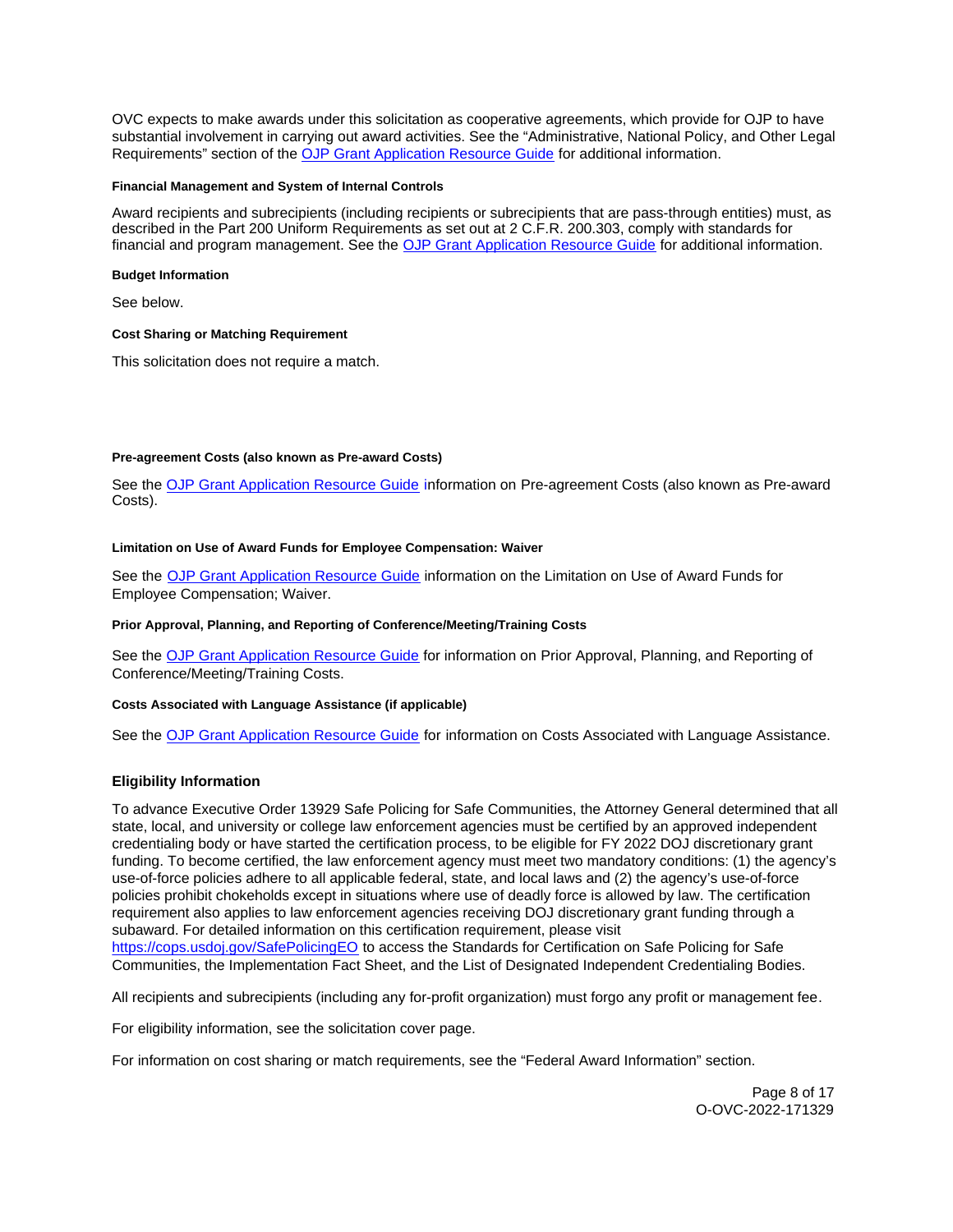# <span id="page-8-0"></span>**Application and Submission Information**

The following application elements **must** be included in the application to meet the basic minimum requirements to advance to peer review and receive consideration for funding:

- Proposal Abstract
- Proposal Narrative
- Budget Worksheet and Budget Narrative (Web-based Form) (The web-based form includes the budget details and the budget narrative.)

See the "Application Elements and Formatting Instructions" section of the [OJP Grant Application Resource Guide](https://www.ojp.gov/funding/apply/ojp-grant-application-resource-guide#application-elements)  for information on what happens to an application that does not contain all the specified elements or is nonresponsive to the scope of the solicitation.

# **Information to Complete the Application for Federal Assistance (SF-424)**

The SF-424 must be submitted in [Grants.gov](https://Grants.gov). The SF-424 is a required standard form used as a cover sheet for submission of pre-applications, applications, and related information. See the OJP Grant Application Resource [Guide](https://www.ojp.gov/funding/apply/ojp-grant-application-resource-guide#complete-application) for additional information on completing the SF-424.

In Section 8F. of the SF-424, please include the name and contact information of the individual **who will complete the application in JustGrants**. JustGrants will use this information (email address) to assign the application to this user in JustGrants.

**Intergovernmental Review:** This solicitation ("funding opportunity") **is not** subject to [Executive Order 12372.](https://www.archives.gov/federal-register/codification/executive-order/12372.html) (In completing the SF-424, an applicant is to answer question 19 by selecting the response that the "Program is not covered by E.O. 12372.")

## **Standard Applicant Information (JustGrants 424 and General Agency Information)**

The Standard Applicant Information section of the JustGrants application is pre-populated with the SF-424 data submitted in [Grants.gov.](https://Grants.gov) The applicant will need to review the Standard Applicant Information in JustGrants and make edits as needed. Within this section, the applicant will need to: add zip codes for areas affected by the project; confirm its Authorized Representative; and verify and confirm the organization's unique entity identifier, legal name, and address.

## **Proposal Abstract**

A proposal abstract (no more than 400 words) summarizing the proposed project, including the purpose of the project, primary activities, expected outcomes, the service area, intended beneficiaries and subrecipients (if known), will be completed in the JustGrants web-based form. This abstract should be written in the third person and will be made publicly available on the OJP website if the project is awarded. If you are requesting priority consideration, please indicate the priority area (A and/or B) you are applying under.

#### **Proposal Narrative**

The proposal narrative should be submitted as an attachment in JustGrants. The attached document should be double-spaced, using a standard 12-point font; have no less than 1-inch margins; and should not exceed 25 pages. Pages should be numbered and submitted as an attachment. If the proposal narrative fails to comply with these length restrictions, OVC may consider such noncompliance in peer review and in final award decision.

The following sections must be included as part of the proposal narrative:

a. Description of the Issue OR Statement of the Problem if research is involved

Describe why this project/ these proposed activities are necessary and/or address a need and include supporting information. Define the nature and scope of the problem to be addressed, including relevant equity considerations for underserved communities. This description should include any available data that is verifiable and/or contained in official records and use demographic data to describe the populations that will be served. It should also identify gaps in available data that it intends to address through the needs assessment process.

> Page 9 of 17 O-OVC-2022-171329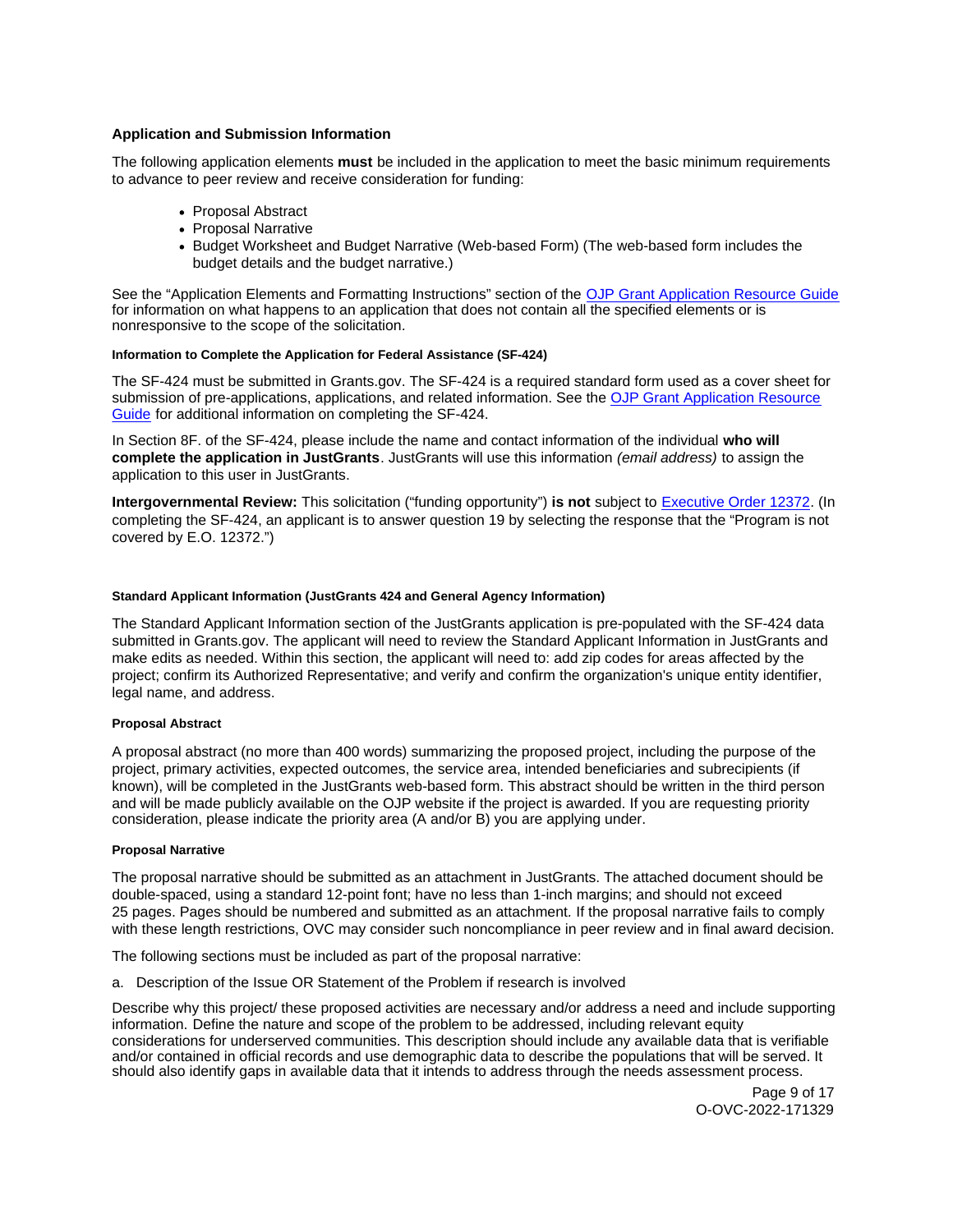## b. Project Design and Implementation

Describe the strategy to address the needs identified in the Description of the Issue/Statement of the Problem. List the proposed program activities and describe how they relate to the stated objectives. Activities are the specific actions to be undertaken to fulfill the program objectives and reach the program goal(s). Provide a detailed description of the method(s) to be used to carry out each activity and how the deliverables described above will be completed. Provide a time-task plan indicating roughly when the activities or program milestones are to be accomplished.

If the applicant is seeking priority consideration under Priority 1(A), it should address in this section how the proposed project(s) will promote racial equity and/or the removal of barriers to access and opportunity, and/or contribute to greater access to services, for communities that have been historically underserved, marginalized, and adversely affected by inequality.

## c. Capabilities and Competencies

Describe the capabilities and competencies to accomplish the goals and objectives of the project.

- Submit resumes for any key personnel and an organizational chart as attachments to the application.
- Describe the qualifications, roles, and responsibilities of any new positions that will be created to staff the proposed project.
- If the project includes subawards to project partners, include the name of the individual responsible for monitoring that subaward and the qualifications of the proposed partner(s) to carry out proposed activities.
- Describe the staffing plan for the project. Include the name, position title, and qualifications of the individual who will be the primary point of contact on the project and coordinate the day-to-day programmatic activities of the project.
- Describe previous or current experience providing services to survivors and/or assessing the service needs of a population. Applicants may specialize in one area of victimization or several as long as they can demonstrate that they have the necessary subject matter expertise, which may require having additional partners, consultants, or subrecipients.
- Describe organization experience and capacity related to managing federal grants.

If the applicant is seeking priority consideration under Priority 1(B), it should describe within this section how being a culturally specific organization (or funding a culturally specific subrecipient organization at a minimum of 30% of the project budget) will enhance its ability to implement the proposed project(s) and should also specify which culturally specific populations are intended or expected to be served or have their needs addressed under the proposed project(s).

# d. Plan for Collecting the Data Required for this Solicitation's Performance Measures

Describe the process for measuring project performance. Identify who will collect the data; who is responsible for performance measurements; and how the information will be used to guide and evaluate the project's impact. Describe the process to accurately report data.

Note: Applicants are **not** required to submit performance data with the application. Rather, performance measure information is included as an alert that successful applicants will be required to submit performance data as part of each award's reporting requirements.

OJP will require each successful applicant to submit regular performance data that show the completed work's results. The performance data directly relate to the goals, objectives, and deliverables identified in the "Goals, Objectives, and Deliverables" discussion. Applicants can visit OJP's performance measurement page at [www.ojp.gov/performance](https://www.ojp.gov/performance) for an overview of performance measurement activities at OJP.

A list of performance measure questions for this program can be found in the "Performance Measures" section.

OVC will require award recipients to submit quarterly performance measure data in the Performance Measurement Tool and semiannual performance reports in JustGrants. A list of resources and trainings can be found at [https://ovc.ojp.gov/funding/performance-measures/transforming-victim-services.](https://ovc.ojp.gov/funding/performance-measures/transforming-victim-services) Examples of

> Page 10 of 17 O-OVC-2022-171329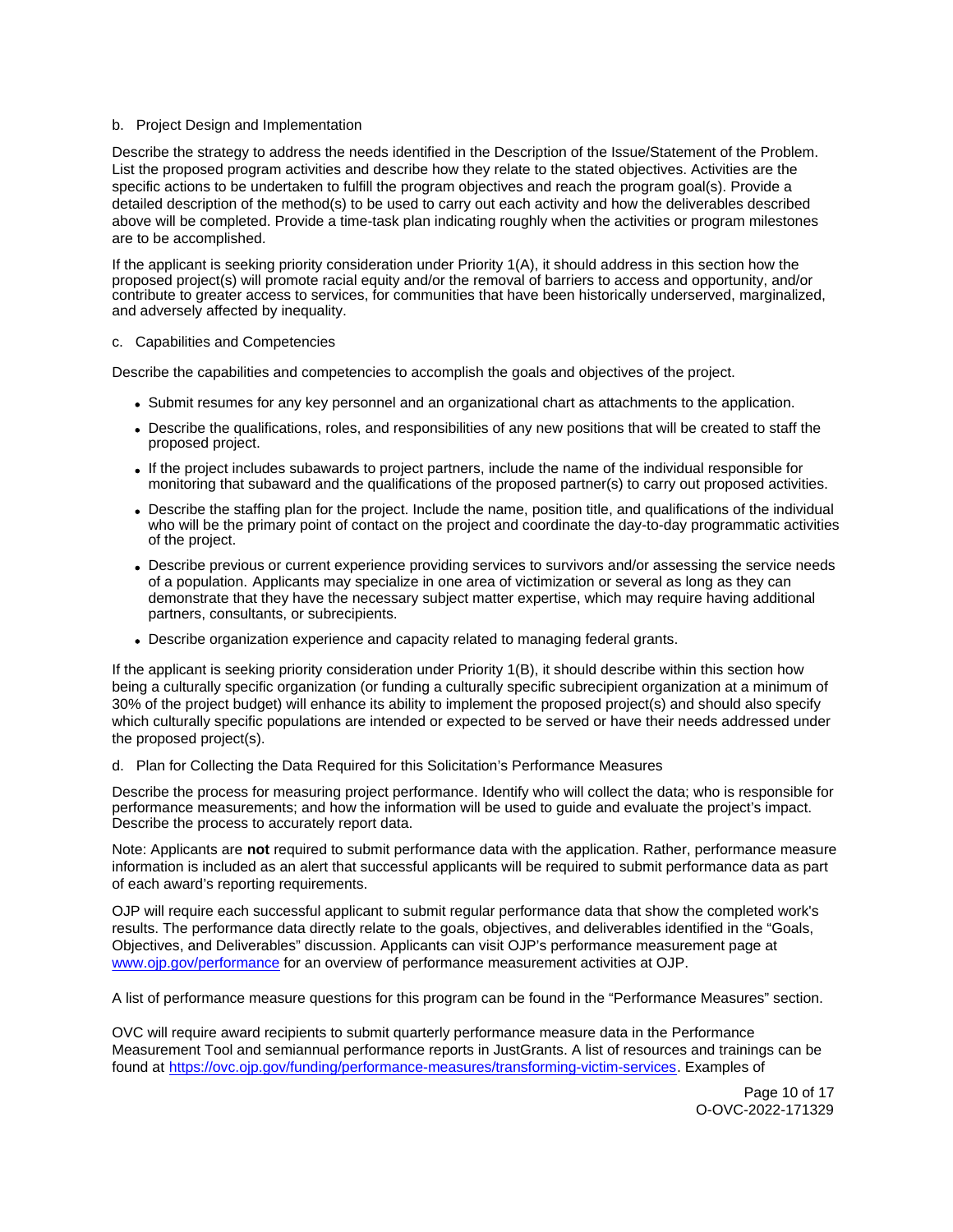<span id="page-10-0"></span>performance measure questions for this project can be found here: [https://www.ovc.gov/grants/pdftxt/TVS](https://www.ovc.gov/grants/pdftxt/TVS-questionnaire.pdf)[questionnaire.pdf.](https://www.ovc.gov/grants/pdftxt/TVS-questionnaire.pdf)

OVC will provide further guidance on the post-award submission process, if selected for award.

## **Note on Project Evaluations**

An applicant that proposes to use award funds through this solicitation to conduct project evaluations must follow the guidance in the "Note on Project Evaluations" section in the [OJP Grant Application Resource Guide.](https://www.ojp.gov/funding/apply/ojp-grant-application-resource-guide#project-evaluations)

## **Goals, Objectives, Deliverables, and Timeline**

Applicants will submit the project's goals, objectives, deliverables, and timelines in the JustGrants web-based form.

#### **Budget and Associated Documentation**

See below.

#### **Budget Worksheet and Budget Narrative (Web-based Form)**

The applicant will complete the JustGrants web-based budget form. See the [OJP Grant Application Resource](https://www.ojp.gov/funding/apply/ojp-grant-application-resource-guide#budget-prep)  [Guide](https://www.ojp.gov/funding/apply/ojp-grant-application-resource-guide#budget-prep) for additional information.

If the applicant is seeking priority consideration under Priority 1(B) based on the identification of at least one proposed subrecipient as a culturally specific organization, the proposed funding for the subrecipient in the webbased budget form **must be a minimum of 30% of award funding.** 

The budget narrative must also describe how the activities that will be funded with the (minimum) 30% of award funding provided to the subrecipient **specifically relate to the priority consideration requested under Priority 1(B)** and described in the Capabilities and Competencies section of the application.

## **Indirect Cost Rate Agreement (if applicable)**

The applicant will submit its indirect cost rate agreement by uploading it as an attachment in JustGrants. See the [OJP Grant Application Resource Guide](https://www.ojp.gov/funding/apply/ojp-grant-application-resource-guide#indirect-cost) for additional information.

#### **Employee Compensation Waiver**

See the [OJP Grant Application Resource Guide](https://www.ojp.gov/funding/apply/ojp-grant-application-resource-guide#limitation-use-award) for information on the Limitation on Use of Award Funds for Employee Compensation; Waiver.

#### **Financial Management Questionnaire (including applicant disclosure of high-risk status)**

The applicant will download the questionnaire, complete it, and submit it by uploading it as an attachment in JustGrants. See the [OJP Grant Application Resource Guide](https://www.ojp.gov/funding/apply/ojp-grant-application-resource-guide#fm-internal-controls-questionnaire) for the link to the questionnaire and additional information.

# **Disclosure of Process Related to Executive Compensation**

If applicable, the applicant will submit a description of the process used to determine executive compensation by uploading the document as an attachment in JustGrants. See the "Application Attachments" section of the [OJP](https://www.ojp.gov/funding/apply/ojp-grant-application-resource-guide#disclosure-process-executive)  [Grant Application Resource Guide](https://www.ojp.gov/funding/apply/ojp-grant-application-resource-guide#disclosure-process-executive) for information.

## **Additional Application Components**

Applicants will attach the additional requested documentation in JustGrants.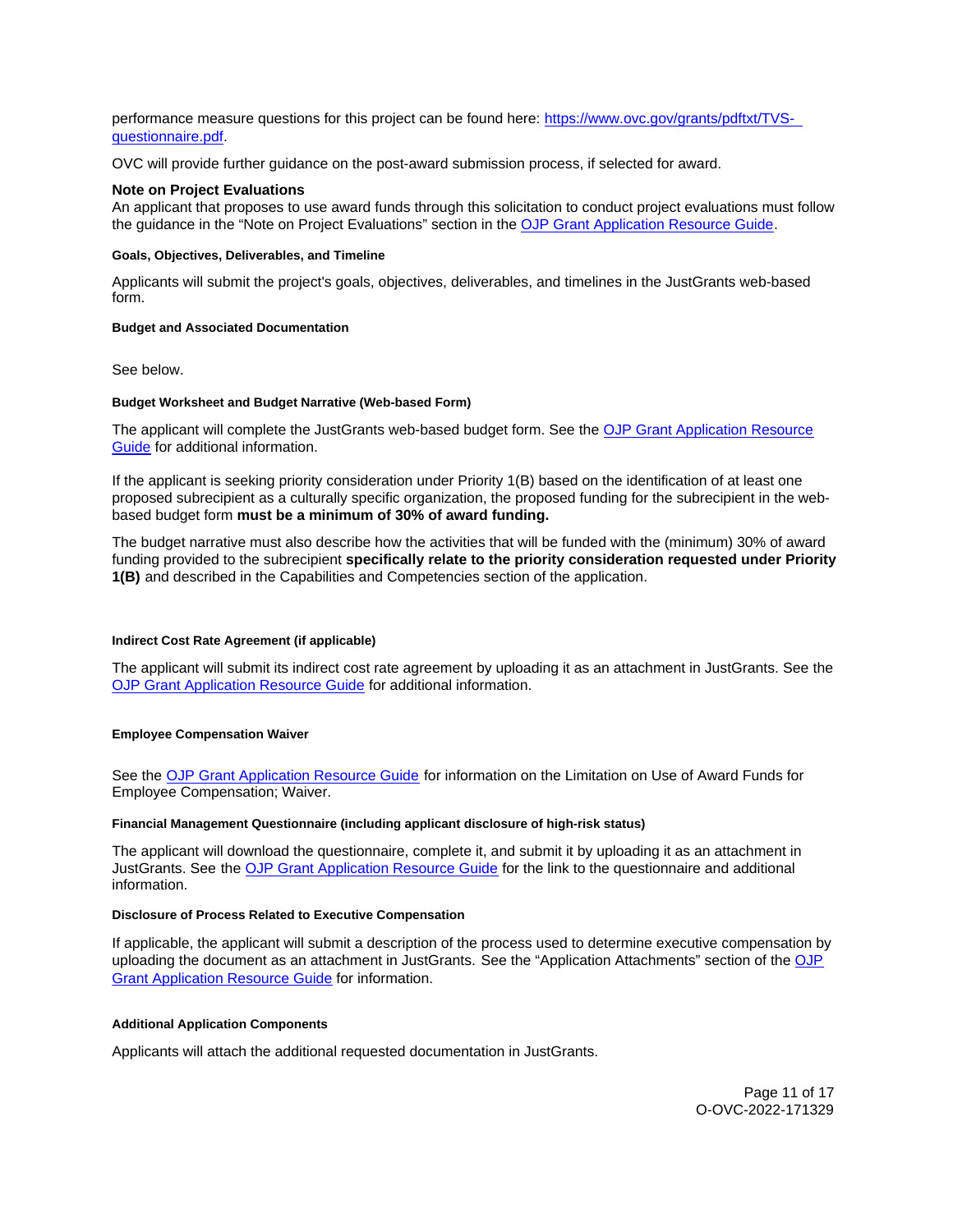#### <span id="page-11-0"></span>**Tribal Authorizing Resolution**

An application in response to this solicitation may require inclusion of tribal authorizing documentation as an attachment. If applicable, the applicant will submit the tribal authorizing documentation by uploading it as an attachment in JustGrants. See the [OJP Grant Application Resource Guide](https://www.ojp.gov/funding/apply/ojp-grant-application-resource-guide#tribal-authorizing-resolution) for information on tribal authorizing resolutions.

#### **Research and Evaluation Independence and Integrity Statement**

If an application proposes research (including research and development) and/or evaluation, the applicant must demonstrate research/evaluation independence and integrity, including appropriate safeguards, before it may receive award funds. The applicant will submit documentation of its research and evaluation independence and integrity by uploading it as an attachment in JustGrants. For additional information, see the OJP Grant [Application Resource Guide.](https://www.ojp.gov/funding/apply/ojp-grant-application-resource-guide#research-evaluation)

#### **Disclosures and Assurances**

The applicant will address the following disclosures and assurances.

#### **Disclosure of Lobbying Activities**

Complete and submit the SF-LLL in [Grants.gov.](https://Grants.gov) See the [OJP Grant Application Resource Guide](https://www.ojp.gov/funding/apply/ojp-grant-application-resource-guide#disclosure-lobby) for additional information.

#### **DOJ Certified Standard Assurances**

Review and accept the DOJ Certified Standard Assurances in JustGrants. See the [OJP Grant Application](https://www.ojp.gov/funding/apply/ojp-grant-application-resource-guide#administrative)  [Resource Guide](https://www.ojp.gov/funding/apply/ojp-grant-application-resource-guide#administrative) for additional information.

#### **Applicant Disclosure of Duplication in Cost Items**

Complete the JustGrants web-based Applicant Disclosure of Duplication in Cost Items form. See the [OJP Grant](https://www.ojp.gov/funding/apply/ojp-grant-application-resource-guide#applicant-disclosure-pending-applications)  [Application Resource Guide](https://www.ojp.gov/funding/apply/ojp-grant-application-resource-guide#applicant-disclosure-pending-applications) for additional information.

## **DOJ Certifications Regarding Lobbying; Debarment, Suspension and Other Responsibility Matters; and Drug-Free Workplace Requirements**

Review and accept the DOJ Certified Certifications Regarding Lobbying; Debarment, Suspension and Other Responsibility Matters; Drug-Free Workplace Requirements; Law Enforcement and Community Policing in JustGrants. See the [OJP Grant Application Resource Guide](https://www.ojp.gov/funding/apply/ojp-grant-application-resource-guide#administrative) for additional information.

## **Applicant Disclosure and Justification – DOJ High Risk Grantees (if applicable)**

If applicable, submit the DOJ High Risk Disclosure and Justification as an attachment in JustGrants. A DOJ High Risk Grantee is an award recipient that has received a DOJ High Risk designation based on a documented history of unsatisfactory performance, financial instability, management system or other internal control deficiencies, or noncompliance with award terms and conditions on prior awards, or that is otherwise not responsible. See the [OJP Grant Application Resource Guide](https://www.ojp.gov/funding/apply/ojp-grant-application-resource-guide) for additional information.

#### **How to Apply**

Step 1: The applicant must submit the **SF-424** and **SF-LLL** in [Grants.gov](https://Grants.gov) at [https://www.grants.gov/web/grants/register.html.](https://www.grants.gov/web/grants/register.html)

Step 2: The applicant must then submit the **full application,** including attachments, in JustGrants in [JustGrants.usdoj.gov.](https://justicegrants.usdoj.gov/)

For additional information, see the "How to Apply" section in the [OJP Grant Application Resource Guide](https://www.ojp.gov/funding/apply/ojp-grant-application-resource-guide#apply) and the [DOJ Application Submission Checklist.](https://justicegrants.usdoj.gov/sites/g/files/xyckuh296/files/media/document/appln-submission-checklist.pdf)

## **Submission Dates and Time**

Page 12 of 17 O-OVC-2022-171329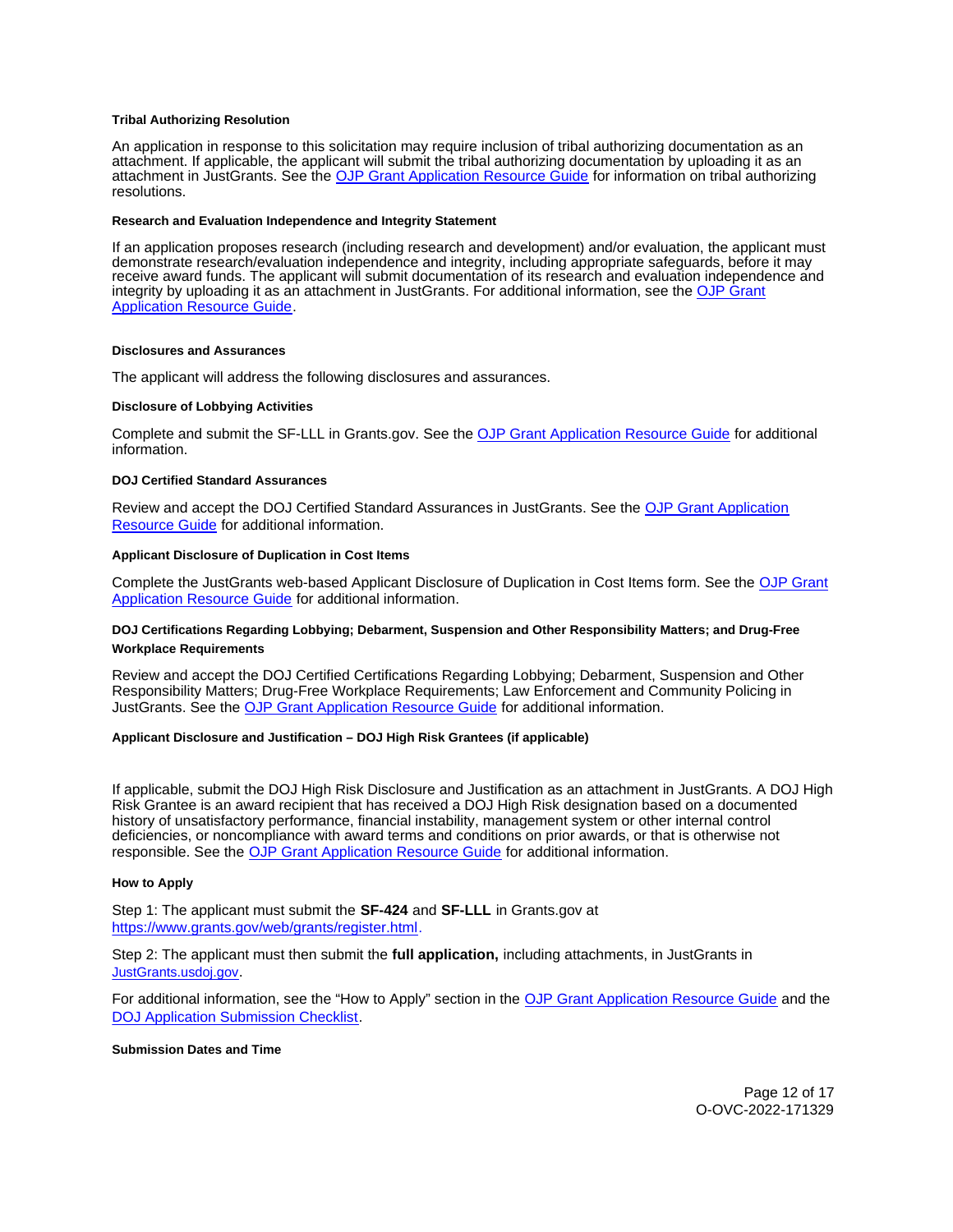<span id="page-12-0"></span>The **SF-424 and the SF-LLL** must be submitted in [Grants.gov](https://Grants.gov) by 11:59 p.m. eastern time on June 29, 2022.

The **full application** must be submitted in JustGrants by 8:59 p.m. eastern time on July 6, 2022.

OJP urges applicants to submit their [Grants.gov](https://Grants.gov) and JustGrants submissions prior to the due dates to allow sufficient time to correct errors and resubmit by the submission deadlines if a rejection notification is received. To be considered timely, the **full application** must be submitted in JustGrants by the JustGrants application deadline.

# **Experiencing Unforeseen Technical Issues**

An applicant that experiences unforeseen SAM.gov, [Grants.gov,](https://Grants.gov) or JustGrants technical issues beyond its control that prevent application submission by the deadline, must demonstrate all efforts in requesting technical support in order to submit an application by the deadline. Technical support is available via phone and email to the applicable SAM.gov, [Grants.gov,](https://Grants.gov) or JustGrants support centers or service desks in which an applicant received a ticket number for resolution. If an applicant misses a deadline due to unforeseen technical difficulties, the applicant may request a waiver to submit an application after the deadline. Note: If an applicant does not submit all the required [Grants.gov](https://Grants.gov) forms by the [Grants.gov](https://Grants.gov) deadline, the applicant will not be able to proceed to the JustGrants portion of the application process.

An applicant experiencing technical difficulties with the following systems must contact the associated support desk indicated below to report the technical issue and receive a tracking number:

- [Grants.gov](https://Grants.gov)  contact the [Grants.gov Customer Support Hotline](https://www.grants.gov/web/grants/support.html)
- SAM.gov contact the [SAM Help Desk \(Federal Service Desk\)](https://www.fsd.gov/gsafsd_sp)
- JustGrants contact the JustGrants Support Desk at [JustGrants.Support@usdoj.gov](mailto:JustGrants.Support@usdoj.gov) or 833–872–5175

An applicant requesting a waiver to submit a late application must document their request for technical assistance in an email to the OJP Response Center at [grants@ncjrs.gov](mailto:grants@ncjrs.gov) **within 24 hours after the application deadline** to request approval to submit its application after the deadline. If an applicant has technical issues with [Grants.gov,](https://Grants.gov) the applicant must contact the OJP Response Center within 24 hours of the [Grants.gov](https://Grants.gov) deadline to request approval to submit after the deadline. Waiver requests to submit after the submission deadline must:

- Describe the technical difficulties experienced;
- Include a timeline of the applicant's submission efforts (e.g., what date and time did the error occur, what date and time was action taken to resolve the issue and resubmit; and what date and time did support representatives respond);
- Include an attachment(s) of the complete grant application and all required documentation and material; and
- Include the applicant's Unique Entity Identifier (UEI) and any applicable SAM.gov tracking number(s), [Grants.gov](https://Grants.gov) Help Desk, and JustGrants Support Desk Ticket Numbers.

OJP will review each request for late submission and required supporting documentation and notify the applicant whether the request has been approved or denied. For more details on the waiver process, OJP encourages applicants to review the "Experiencing Unforeseen Technical Issues" section in the OJP Grant Application [Resource Guide](https://www.ojp.gov/funding/apply/ojp-grant-application-resource-guide#experiencing-unforeseen-technical-issues).

# **Application Review Information**

# **Review Criteria**

Applications that meet the basic minimum requirements will be evaluated by peer reviewers. Applications will be evaluated on how the proposed project/program addresses the following criteria:

1. Statement of the Problem/Description of the Issue (20%) - evaluate the applicant's understanding of the program/issue to be addressed.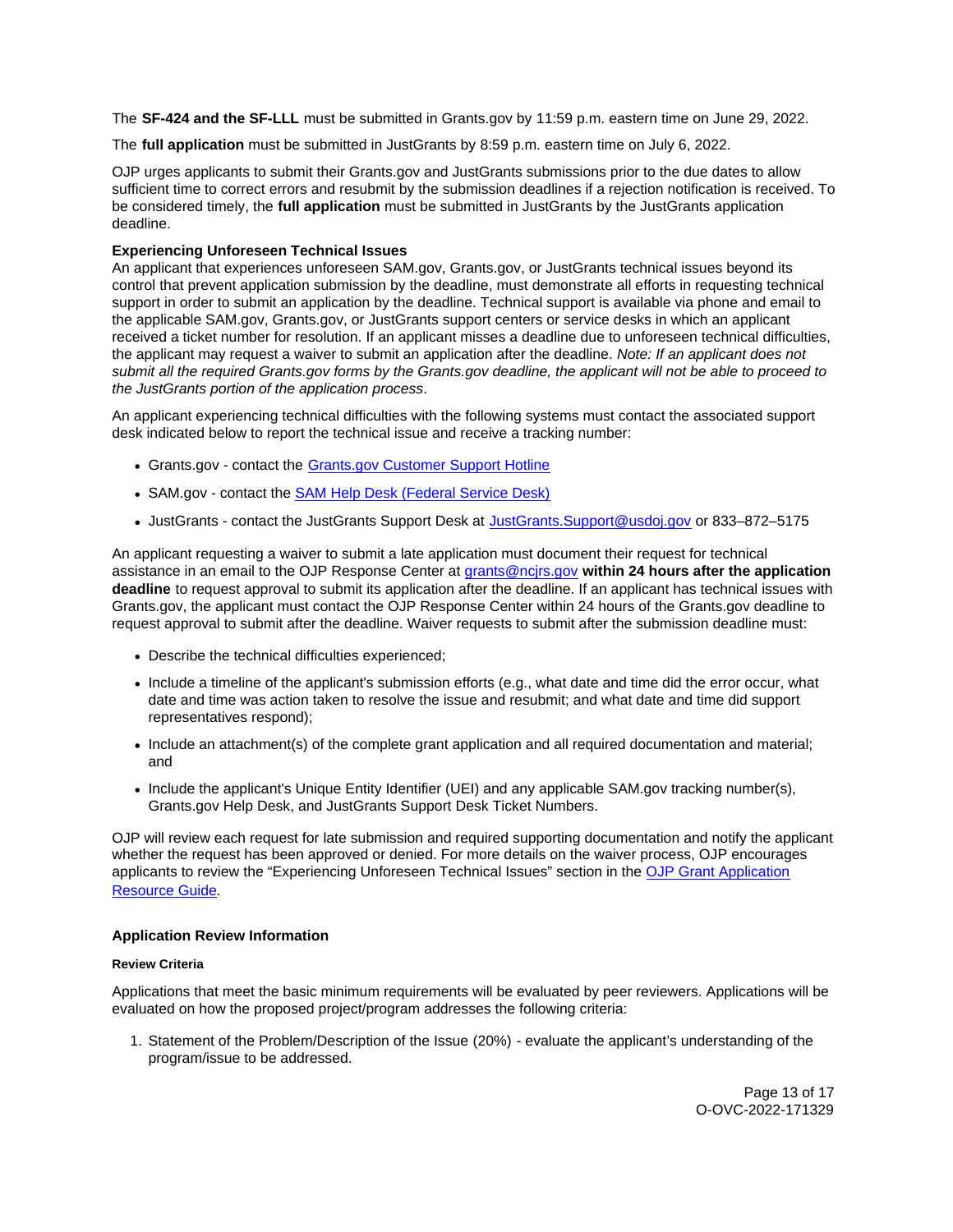- <span id="page-13-0"></span>2. Project Design and Implementation (30%) - evaluate the adequacy of the proposal, including the goals, objectives, timelines, milestones, and deliverables.
- 3. Capabilities and Competencies (30%) evaluate the administrative and technical capacity of the applicant to successfully accomplish the goals and objectives.
- 4. Plan for Collecting the Data Required for this Solicitation's Performance Measures (10%) evaluate the applicant's understanding of the performance data reporting requirements and the plan for collecting the required data.
- 5. Budget (10%) evaluate for completeness, cost effectiveness, and allowability (e.g., reasonable, allocable, and necessary for project activities).

# **Other Review Criteria/Factors**

Other important considerations for OVC include geographic diversity, strategic priorities (specifically including, but not limited to, those priority areas already mentioned), available funding, past performance, and the extent to which the Budget Worksheet and Budget Narrative (web-based form) accurately explain project costs that are reasonable, necessary, and otherwise allowable under federal law and applicable federal cost principles.

# **Review Process**

Applications submitted under this solicitation that meet the basic minimum requirements, will be evaluated for technical merit by a peer review panel(s) in accordance with OJP peer review policy and procedures using the review criteria listed above.

OJP screens applications to ensure they meet the basic minimum requirements prior to conducting the peer review. Although specific requirements may vary, the following are common requirements applicable to all OJP solicitations:

- The application must be submitted by an eligible type of applicant.
- The application must request funding within programmatic funding constraints (if applicable).
- The application must be responsive to the scope of the solicitation.
- The application must include all items necessary to meet the basic minimum requirements.

Pursuant to the Part 200 Uniform Requirements, before award decisions are made, OJP also reviews information related to the degree of risk posed by the applicant. Among other things to help assess whether an applicant with one or more prior federal awards has a satisfactory record with respect to performance, integrity, and business ethics, OJP checks whether the applicant is listed in SAM as excluded from receiving a federal award.

In addition, if OJP anticipates that an award will exceed \$250,000 in federal funds, OJP also must review and consider any information about the applicant that appears in the non-public segment of the integrity and performance system accessible through SAM (currently, the Federal Awardee Performance and Integrity Information System, FAPIIS).

**Important note on FAPIIS:** An applicant may review and comment on any information about itself that currently appears in FAPIIS and was entered by a federal awarding agency. OJP will consider such comments by the applicant, in addition to the other information in FAPIIS, in its assessment of the risk posed by the applicant.

Absent explicit statutory authorization or written delegation of authority to the contrary, all final award decisions will be made by the Assistant Attorney General, who may consider not only peer review ratings and OVC recommendations, but also other factors as indicated in this section.

# **Federal Award Administration Information**

# **Federal Award Notices**

See the [OJP Grant Application Resource Guide](https://www.ojp.gov/funding/apply/ojp-grant-application-resource-guide#federal-award-notices) for information on award notifications and instructions.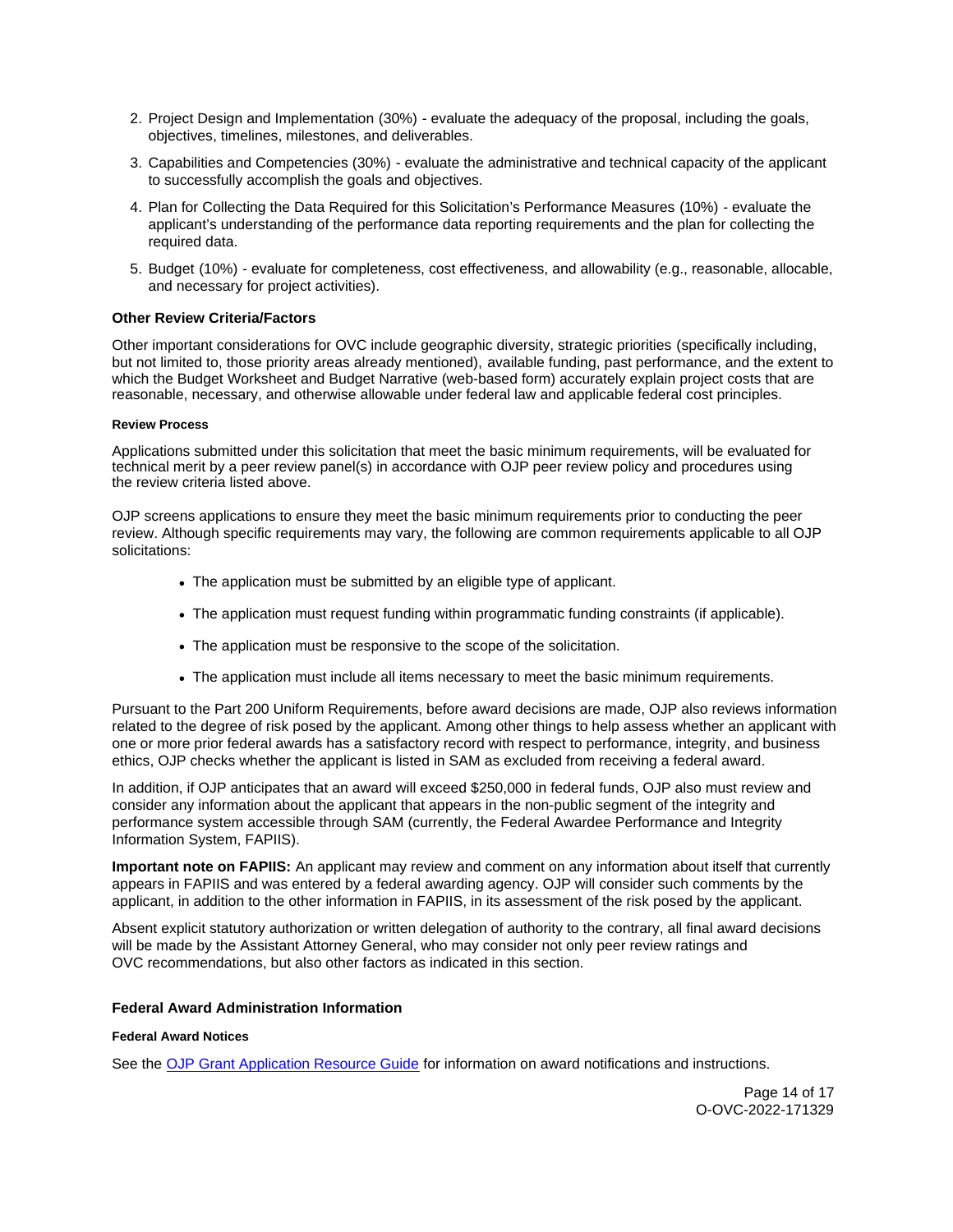## <span id="page-14-0"></span>**Administrative, National Policy, and Other Legal Requirements**

If selected for funding, in addition to implementing the funded project consistent with the OJP-approved application, the recipient must comply with all award conditions and all applicable requirements of federal statutes and regulations, including the applicable requirements referred to in the assurances and certifications executed in connection with award acceptance. For additional information on these legal requirements, see the "Administrative, National Policy, and Other Legal Requirements" section in the [OJP Grant Application Resource](https://www.ojp.gov/funding/apply/ojp-grant-application-resource-guide#administrative)  [Guide.](https://www.ojp.gov/funding/apply/ojp-grant-application-resource-guide#administrative)

## **Information Technology (IT) Security Clauses**

An application in response to this solicitation may require inclusion of information related to information technology security. See the [OJP Grant Application Resource Guide](https://www.ojp.gov/funding/apply/ojp-grant-application-resource-guide#information-technology) for information on information technology security.

#### **General Information about Post-Federal Award Reporting Requirements**

In addition to the deliverables described in the "Program Description" section, all award recipients under this solicitation will be required to submit certain reports and data.

Required reports. Award recipients typically must submit quarterly financial reports, semi-annual performance reports, final financial and performance reports, and, if applicable, an annual audit report in accordance with the Part 200 Uniform Requirements or specific award conditions. Future awards and fund drawdowns may be withheld if reports are delinquent. (In appropriate cases, OJP may require additional reports.)

See the [OJP Grant Application Resource Guide](https://www.ojp.gov/funding/apply/ojp-grant-application-resource-guide#general-information) for additional information on specific post-award reporting requirements, including performance measure data.

#### **Federal Awarding Agency Contact(s)**

For OJP contact(s), see the solicitation cover page.

For contact information for [Grants.gov](https://Grants.gov), see the solicitation cover page.

For contact information for JustGrants, see the solicitation cover page.

#### **Other Information**

#### **Freedom of Information and Privacy Act (5 U.S.C. 552 and 5 U.S.C. 552a)**

See the [OJP Grant Application Resource Guide](https://www.ojp.gov/funding/apply/ojp-grant-application-resource-guide#foia) for information on the Freedom of Information and Privacy Act (5 U.S.C. 552 and 5 U.S.C. 552a).

#### **Provide Feedback to OJP**

See the [OJP Grant Application Resource Guide](https://www.ojp.gov/funding/apply/ojp-grant-application-resource-guide#feedback) for information on how to provide feedback to OJP.

#### **Performance Measures**

Award recipients will be required to submit quarterly performance measure data in the Performance Measurement Tool and semiannual performance reports in JustGrants. A list of resources and trainings can be found at [https://ovc.ojp.gov/funding/performance-measures/transforming-victim-services.](https://ovc.ojp.gov/funding/performance-measures/transforming-victim-services) Examples of performance measure questions for this project can be found here: [https://www.ovc.gov/grants/pdftxt/TVS](https://www.ovc.gov/grants/pdftxt/TVS-questionnaire.pdf)[questionnaire.pdf.](https://www.ovc.gov/grants/pdftxt/TVS-questionnaire.pdf)

#### **Application Checklist**

**OVC FY 2022 Developing Greater Understanding of the Needs of and Resources for Victims of Criminal** 

Page 15 of 17 O-OVC-2022-171329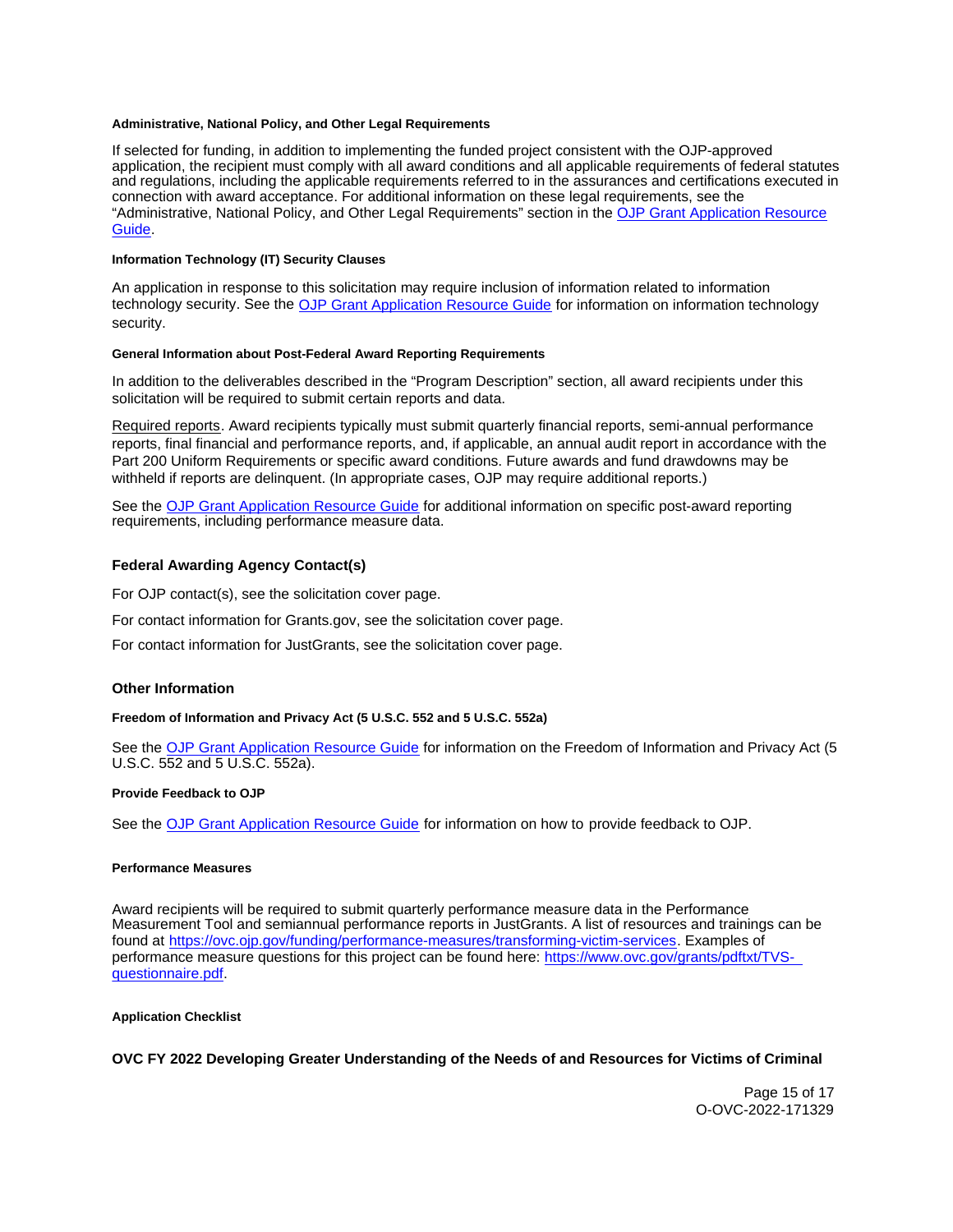# **Justice System-Related Harm**

This application checklist has been created as an aid in developing an application. The [DOJ Application](https://justicegrants.usdoj.gov/sites/g/files/xyckuh296/files/media/document/appln-submission-checklist.pdf)  [Submission Checklist](https://justicegrants.usdoj.gov/sites/g/files/xyckuh296/files/media/document/appln-submission-checklist.pdf) is another resource.

## **What an Applicant Must Do:**

Prior to registering in [Grants.gov](https://Grants.gov):

Confirm your Entity's [System Award Management \(SAM\)](https://sam.gov/SAM/) Registration Information (see [OJP Grant](https://www.ojp.gov/funding/apply/ojp-grant-application-resource-guide#apply)  [Application Resource Guide\)](https://www.ojp.gov/funding/apply/ojp-grant-application-resource-guide#apply)

To register in [Grants.gov](https://Grants.gov):

- Acquire an Authorized Organization Representative (AOR) and a [Grants.gov](https://Grants.gov) username and password (see [OJP Grant Application Resource Guide\)](https://www.ojp.gov/funding/apply/ojp-grant-application-resource-guide#apply)
- Acquire AOR confirmation from the E-Business Point of Contact (E-Biz POC) (see OJP Grant **[Application Resource Guide\)](https://www.ojp.gov/funding/apply/ojp-grant-application-resource-guide#apply)**

To find the funding opportunity:

- Search for the funding opportunity in [Grants.gov](https://Grants.gov) using the opportunity number, Assistance Listing or keyword(s)
- Access the funding opportunity and application package (see Step 7 in the OJP Grant Application [Resource Guide\)](https://www.ojp.gov/funding/apply/ojp-grant-application-resource-guide#apply)
- . Sign up for [Grants.gov](https://Grants.gov) email [notifications](https://www.grants.gov/web/grants/manage-subscriptions.html) (optional) (see [OJP Grant Application Resource Guide\)](https://www.ojp.gov/funding/apply/ojp-grant-application-resource-guide#apply)
- Read Important Notice: Applying for Grants in Grants.gov
- Read OJP policy and guidance on conference approval, planning, and reporting available at <https://www.ojp.gov/funding/financialguidedoj/iii-postaward-requirements#6g3y8>(see [OJP Grant](https://www.ojp.gov/funding/apply/ojp-grant-application-resource-guide#prior-approval)  [Application Resource Guide](https://www.ojp.gov/funding/apply/ojp-grant-application-resource-guide#prior-approval)

# **Overview of Post-Award Legal Requirements:**

Review the "[Overview of Legal Requirements Generally Applicable to OJP Grants and Cooperative](https://www.ojp.gov/funding/explore/legal-overview-awards)  [Agreements - FY 2022 Awards"](https://www.ojp.gov/funding/explore/legal-overview-awards) in the [OJP Funding Resource Center.](https://www.ojp.gov/funding/explore/legal-overview-awards)

#### **Review Scope Requirement:**

The federal amount requested is within the allowable limit(s) of \$300,000.

# **Review Eligibility Requirement:**

- Nonprofits having a  $501(c)(3)$  status with the IRS, other than institutions of higher education
- Nonprofits that do not have a  $501(c)(3)$  status with the IRS, other than institutions of higher education

~~~

## **Prepare to submit the Application for Federal Assistance standard form (SF)-424 and Disclosure of Lobbying Activities form (SF-LLL)**

- Review Information to complete the Application for Federal Assistance (SF-424) in [Grants.gov](https://Grants.gov)
- Complete Standard Applicant Information (SF-424 information from [Grants.gov\)](https://Grants.gov)
- Submit the **SF-424** and **SF-LLL** in [Grants.gov](https://Grants.gov)

After the SF-424 and SF-LLL submission in [Grants.gov](https://Grants.gov), receive [Grants.gov](https://Grants.gov) email notifications that:

- Submission has been received in [Grants.gov](https://Grants.gov)
- . Submission has either been successfully validated or rejected with errors (see OJP Grant [Application Resource Guide\)](https://www.ojp.gov/funding/apply/ojp-grant-application-resource-guide#apply)

If no [Grants.gov](https://Grants.gov) receipt and validation, or if error notifications are received:

Contact [Grants.gov](https://Grants.gov) Customer Support Hotline at 800-518-4726, 606-545-5035, [Grants.gov](https://www.grants.gov/web/grants/support.html)  [customer support,](https://www.grants.gov/web/grants/support.html) or [support@grants.gov](mailto:support@grants.gov) regarding technical difficulties (see [OJP Grant Application](https://www.ojp.gov/funding/apply/ojp-grant-application-resource-guide#apply) 

> Page 16 of 17 O-OVC-2022-171329